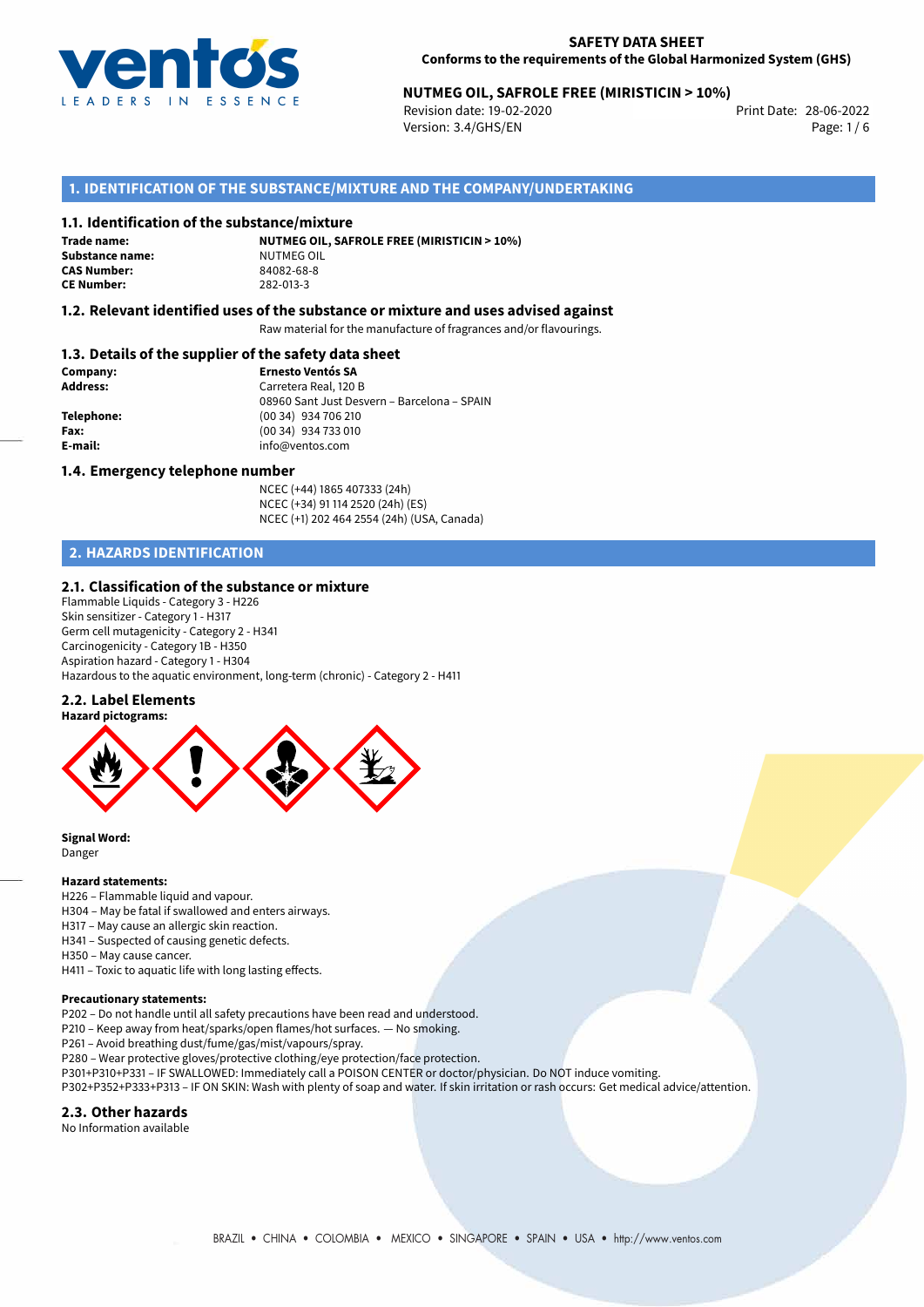

# 28-06-2022 **NUTMEG OIL, SAFROLE FREE (MIRISTICIN > 10%)**

Revision date: 19-02-2020 Version: 3.4/GHS/EN Page: 2 / 6

## **3. COMPOSITION/INFORMATION ON INGREDIENTS**

## **3.1. Substances**

| Chemical name: | NUTMEG OIL |
|----------------|------------|
| CAS number:    | 84082-68-8 |
| EC number:     | 282-013-3  |

### **Hazardous constituents:**

| <b>Chemical Name</b> | % (w/w)           | <b>CAS No</b><br><b>EC No</b> | <b>Classification according to GHS</b>                                                                                                                                                                                                                                                                                                                                                                                                     |  |
|----------------------|-------------------|-------------------------------|--------------------------------------------------------------------------------------------------------------------------------------------------------------------------------------------------------------------------------------------------------------------------------------------------------------------------------------------------------------------------------------------------------------------------------------------|--|
| SABINENE             | $\geq$ 10; $<$ 25 | 3387-41-5<br>222-212-4        | Flammable Liquids - Category 3 - H226<br>Aspiration hazard - Category 1 - H304                                                                                                                                                                                                                                                                                                                                                             |  |
| ALPHA-PINENE         | $>10$ ; < 25      | $80 - 56 - 8$<br>201-291-9    | Flammable Liquids - Category 3 - H226<br>Acute Toxicity - Category 4 (oral) - H302<br>Skin Irritant - Category 2 - H315<br>Skin sensitizer - Category 1B - H317<br>Aspiration hazard - Category 1 - H304<br>Hazardous to the aquatic environment, short-term (acute) - Category 1 - H400<br>Hazardous to the aquatic environment, long-term (chronic) - Category 1 - H410                                                                  |  |
| <b>BETA-PINENE</b>   | $\geq$ 10; <25    | 127-91-3<br>204-872-5         | Flammable Liquids - Category 3 - H226<br>Skin Irritant - Category 2 - H315<br>Skin sensitizer - Category 1B - H317<br>Aspiration hazard - Category 1 - H304<br>Hazardous to the aquatic environment, short-term (acute) - Category 1 - H400<br>Hazardous to the aquatic environment, long-term (chronic) - Category 1 - H410                                                                                                               |  |
| GAMMA-TERPINENE      | $\geq$ 1; <10     | 99-85-4<br>202-794-6          | Flammable Liquids - Category 3 - H226<br>Acute Toxicity - Category 5 (oral) - H303<br>Skin Irritant - Category 3 - H316<br>Toxic to reproduction - Category 2 - H361<br>Aspiration hazard - Category 1 - H304                                                                                                                                                                                                                              |  |
| <b>LIMONENE</b>      | $\geq$ 1; <10     | 138-86-3<br>205-341-0         | Flammable Liquids - Category 3 - H226<br>Skin Irritant - Category 2 - H315<br>Skin sensitizer - Category 1B - H317<br>Aspiration hazard - Category 1 - H304<br>Hazardous to the aquatic environment, short-term (acute) - Category 1 - H400<br>Hazardous to the aquatic environment, long-term (chronic) - Category 1 - H410                                                                                                               |  |
| TERPINEN-4-OL        | $≥1;$ < 10        | 562-74-3<br>209-235-5         | Flammable Liquids - Category 4 - H227<br>Acute Toxicity - Category 4 (oral) - H302<br>Acute Toxicity - Category 5 (dermal) - H313<br>Skin Irritant - Category 2 - H315<br>Eye Irritant - Category 2A - H319<br>Hazardous to the aquatic environment, short-term (acute) - Category 3 - H402                                                                                                                                                |  |
| ALPHA-TERPINENE      | $\geq$ 1; <10     | 99-86-5<br>202-795-1          | Flammable Liquids - Category 3 - H226<br>Acute Toxicity - Category 4 (oral) - H302<br>Skin Irritant - Category 3 - H316<br>Aspiration hazard - Category 1 - H304<br>Hazardous to the aquatic environment, short-term (acute) - Category 2 - H401<br>Hazardous to the aquatic environment, long-term (chronic) - Category 2 - H411                                                                                                          |  |
| <b>TERPINOLENE</b>   | ≥1; < 10          | 586-62-9<br>209-578-0         | Flammable Liquids - Category 4 - H227<br>Acute Toxicity - Category 5 (oral) - H303<br>Skin Irritant - Category 3 - H316<br>Skin sensitizer - Category 1B - H317<br>Aspiration hazard - Category 1 - H304<br>Hazardous to the aquatic environment, short-term (acute) - Category 1 - H400<br>Hazardous to the aquatic environment, long-term (chronic) - Category 1 - H410                                                                  |  |
| <b>ISOEUGENOL</b>    | $\geq$ 1; <10     | $97 - 54 - 1$<br>202-590-7    | Acute Toxicity - Category 4 (oral) - H302<br>Acute Toxicity - Category 4 (dermal) - H312<br>Acute Toxicity - Category 4 (inhalation) - H332<br>Skin Irritant - Category 2 - H315<br>Eye Irritant - Category 2A - H319<br>Skin sensitizer - Category 1A - H317<br>Specific target organ toxicity following single exposure - Category 3 (irritation) - H335<br>Hazardous to the aquatic environment, short-term (acute) - Category 2 - H401 |  |
| $\cdots$             | $\cdots$          | $\cdots$                      |                                                                                                                                                                                                                                                                                                                                                                                                                                            |  |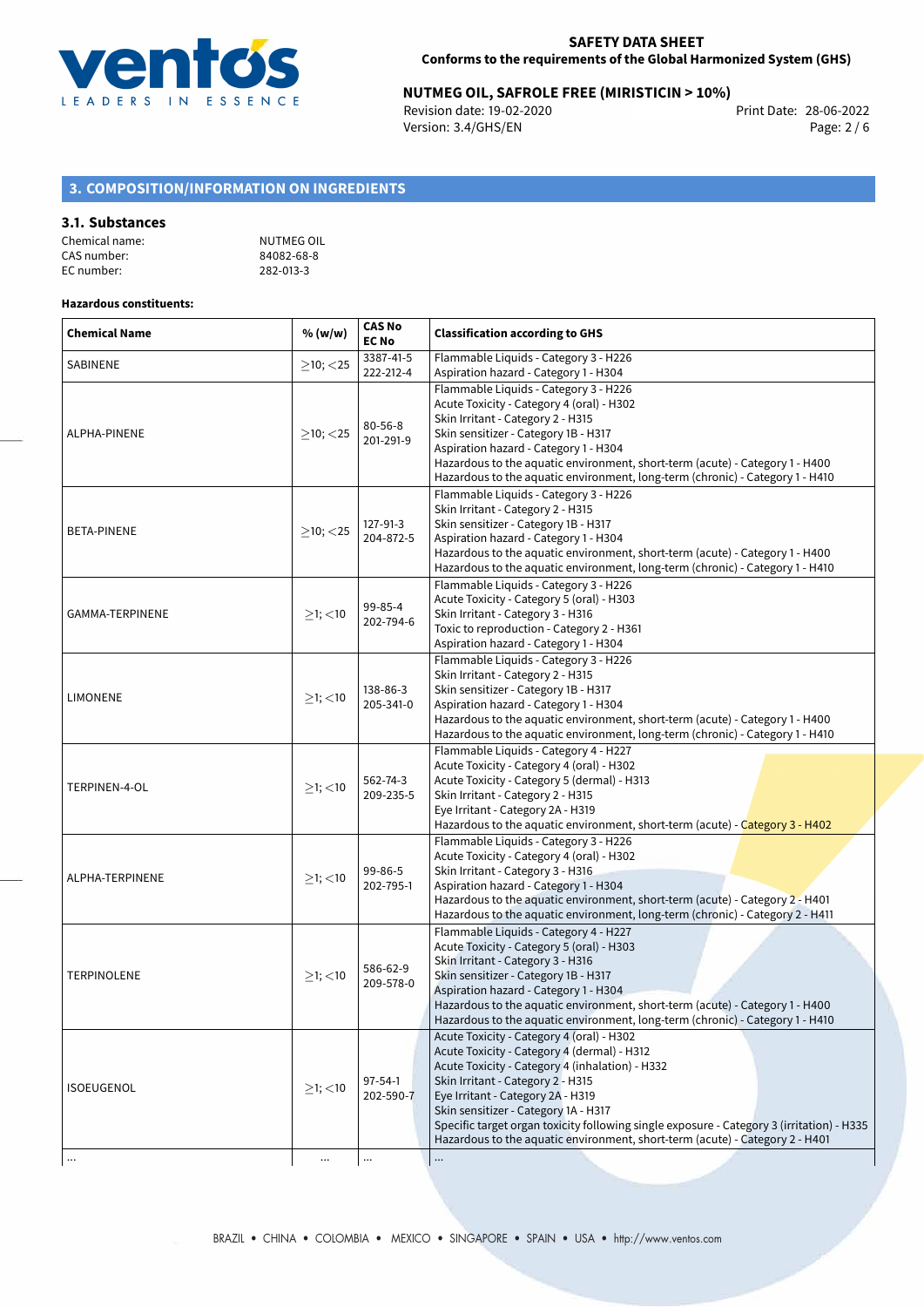

# 28-06-2022 **NUTMEG OIL, SAFROLE FREE (MIRISTICIN > 10%)**

Revision date: 19-02-2020 Version: 3.4/GHS/EN Page: 3 / 6

| $\cdots$              | $\cdots$      | $\cdots$                | $\cdots$                                                                                                                                                                                                                                                                                                                                                                                                                    |
|-----------------------|---------------|-------------------------|-----------------------------------------------------------------------------------------------------------------------------------------------------------------------------------------------------------------------------------------------------------------------------------------------------------------------------------------------------------------------------------------------------------------------------|
| DELTA-3-CARENE        | $>1$ ; $<$ 10 | 13466-78-9<br>236-719-3 | Flammable Liquids - Category 3 - H226<br>Acute Toxicity - Category 4 (inhalation) - H332<br>Acute Toxicity - Category 5 (oral) - H303<br>Skin Irritant - Category 2 - H315<br>Skin sensitizer - Category 1 - H317<br>Aspiration hazard - Category 1 - H304<br>Hazardous to the aquatic environment, short-term (acute) - Category 1 - H400<br>Hazardous to the aquatic environment, long-term (chronic) - Category 1 - H410 |
| ALPHA-PHELLANDRENE    | $>1$ ; $<$ 10 | 99-83-2<br>202-792-5    | Flammable Liquids - Category 3 - H226<br>Skin Irritant - Category 3 - H316<br>Aspiration hazard - Category 1 - H304                                                                                                                                                                                                                                                                                                         |
| PARA-CYMENE           | $>0.1$ ; <1   | 99-87-6<br>202-796-7    | Flammable Liquids - Category 3 - H226<br>Acute Toxicity - Category 5 (oral) - H303<br>Skin Irritant - Category 3 - H316<br>Toxic to reproduction - Category 2 - H361<br>Aspiration hazard - Category 1 - H304<br>Hazardous to the aquatic environment, short-term (acute) - Category 2 - H401                                                                                                                               |
| <b>METHYL EUGENOL</b> | $> 0.1$ ; <1  | $93-15-2$<br>202-223-0  | Acute Toxicity - Category 4 (oral) - H302<br>Germ cell mutagenicity - Category 2 - H341<br>Carcinogenicity - Category 2 - H351<br>Hazardous to the aquatic environment, short-term (acute) - Category 2 - H401                                                                                                                                                                                                              |

[See the full text of the hazard statements in section 16.](#page-5-0)

# **3.2. Mixtures**

Not applicable.

## **4. FIRST-AID MEASURES**

## **4.1. Description of necessary first aid measures**

| Ingestion:    | Rinse mouth with water.<br>Obtain medical advice.<br>Keep at rest. Do not induce vomiting.                                                           |
|---------------|------------------------------------------------------------------------------------------------------------------------------------------------------|
| Eye contact:  | In case of contact with eyes, rinse immediately with plenty of water for at least 15 minutes and seek medical advice.                                |
| Inhalation:   | Remove person to fresh air and keep at rest.<br>Seek immediate medical advice.                                                                       |
| Skin contact: | Take off immediately all contaminated clothing.<br>Thoroughly wash affected skin with soap and water.<br>Seek medical attention if symptoms persist. |

## **4.2. Most important symptoms and effects, both acute and delayed**

No information available.

**4.3. Indication of any immediate medical attention and special treatment needed** No information available.

## **5. FIRE-FIGHTING MEASURES**

## **5.1. Extinguishing Media**

Water spray, carbon dioxide, dry chemical powder or appropriate foam. For safety reasons do not use full water jet.

#### **5.2. Special hazards arising from the substance or mixture**

Known or Anticipated Hazardous Products of Combustion: Emits toxic fumes under fire conditions.

## **5.3. Advice for firefighters**

High temperatures can lead to high pressures inside closed containers. Avoid inhalation of vapors that are created. Use appropriate respiratory protection. Do not allow spillage of fire to be poured into drains or watercourses. Wear self-contained breathing apparatus and protective clothing.

## **6. ACCIDENTAL RELEASE MEASURES**

## **6.1. Personal precautions, protective equipment and emergency procedures**

Evacuate surronding areas. Ensure adequate ventilation. Keep unnecessary and unprotected personnel from entering. Do not breathe vapor/spray. Avoid contact with skin and eyes. Information regarding personal protective measures: see section 8.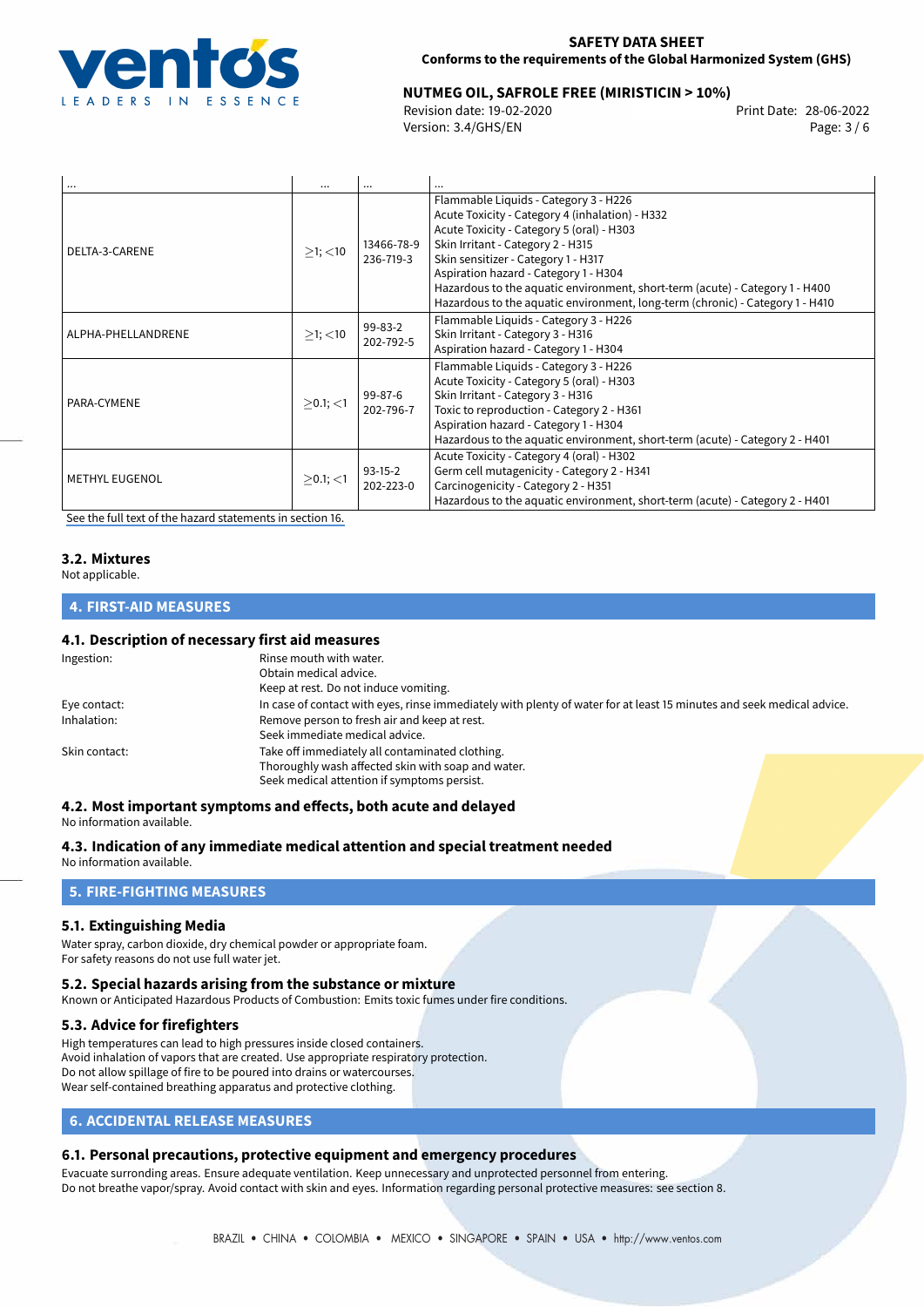

# 28-06-2022 **NUTMEG OIL, SAFROLE FREE (MIRISTICIN > 10%)**

Revision date: 19-02-2020 Version: 3.4/GHS/EN Page: 4 / 6

## **6.2. Environmental precautions**

To avoid possible contamination of the environment, do not discharge into any drains, surface waters or groundwaters.

#### **6.3. Methods and materials for containment and cleaning up**

Cover with an inert, inorganic, non-combustible absorbent material (e.g. dry-lime, sand, soda ash). Place in covered containers using non-sparking tools and transport outdoors. Avoid open flames or sources of ignition (e.g. pilot lights on gas hot water heater). Ventilate area and wash spill site after material pickup is complete.

#### **6.4. Reference to other sections**

Information regarding exposure controls, personal protection and disposal considerations can be found in sections 8 and 13.

## **7. HANDLING AND STORAGE**

### **7.1. Precautions for safe handling**

Do not store or handle this material near food or drinking water. Do not smoke. Avoid contact with the eyes, skin and clothing. Wear protective clothing and use glasses. Observe the rules of safety and hygiene at work. Keep in the original container or an alternative made from a compatible material.

#### **7.2. Conditions for safe storage, including any incompatibilities**

Store in tightly closed and preferably full containers in a cool, dry and ventilated area, protected from light. Keep away from sources of ignition (e.g. hot surfaces, sparks, flame and static discharges). Keep away from incompatible materials (see section 10).

## **7.3. Specific end use(s)**

No information available.

## **8. EXPOSURE CONTROLS AND PERSONAL PROTECTION**

## **8.1. Control parameters**

Components with occupational exposure limits: None known.

#### **8.2. Exposure controls**

Measures should be taken to prevent materials from being splashed into the body. Provide adequate ventilation, according to the conditions of use. Use a mechanical exhaust if required.

## **8.3. Individual protection measures, such as personal protective equipment**

| Eye/Face protection:             | Chemical safety goggles are recommended. Wash contaminated goggles before reuse.                                                            |
|----------------------------------|---------------------------------------------------------------------------------------------------------------------------------------------|
| Hand Protection:                 | Chemical-resistant gloves are recommended. Wash contaminated gloves before reuse.                                                           |
| Body protection:                 | Personal protective equipment for the body should be selected based on the task being performed and the risks<br>involved.                  |
| Respiratory Protection:          | In case of insufficient ventilation, use suitable respiratory equipment.                                                                    |
| Environmental exposure controls: | Emissions from ventilation or process equipment should be checked to ensure they comply with environmental<br>protection legislation.       |
|                                  | In some cases, filters or engineering modifications to the process equipment will be necessary to reduce emissions to<br>acceptable levels. |

## **9. PHYSICAL AND CHEMICAL PROPERTIES**

#### **9.1. Information on basic physical and chemical properties**

| Appearance:                         | Liguid               |
|-------------------------------------|----------------------|
| Colour:                             | Conforms to standard |
| Odour:                              | Conforms to standard |
| Odour theshold:                     | Not determined       |
| pH:                                 | Not determined       |
| Melting point/freezing point:       | Not determined       |
| Boling point/boiling range (°C):    | Not determined       |
| Flash point:                        | 40 $^{\circ}$ C      |
| Evaporation rate:                   | Not determined       |
| Flammability:                       | Not determined       |
| Lower flammability/Explosive limit: | Not determined       |
| Upper flammability/Explosive limit: | Not determined       |
| Vapour pressure:                    | Not determined       |
| Vapour Density:                     | Not determined       |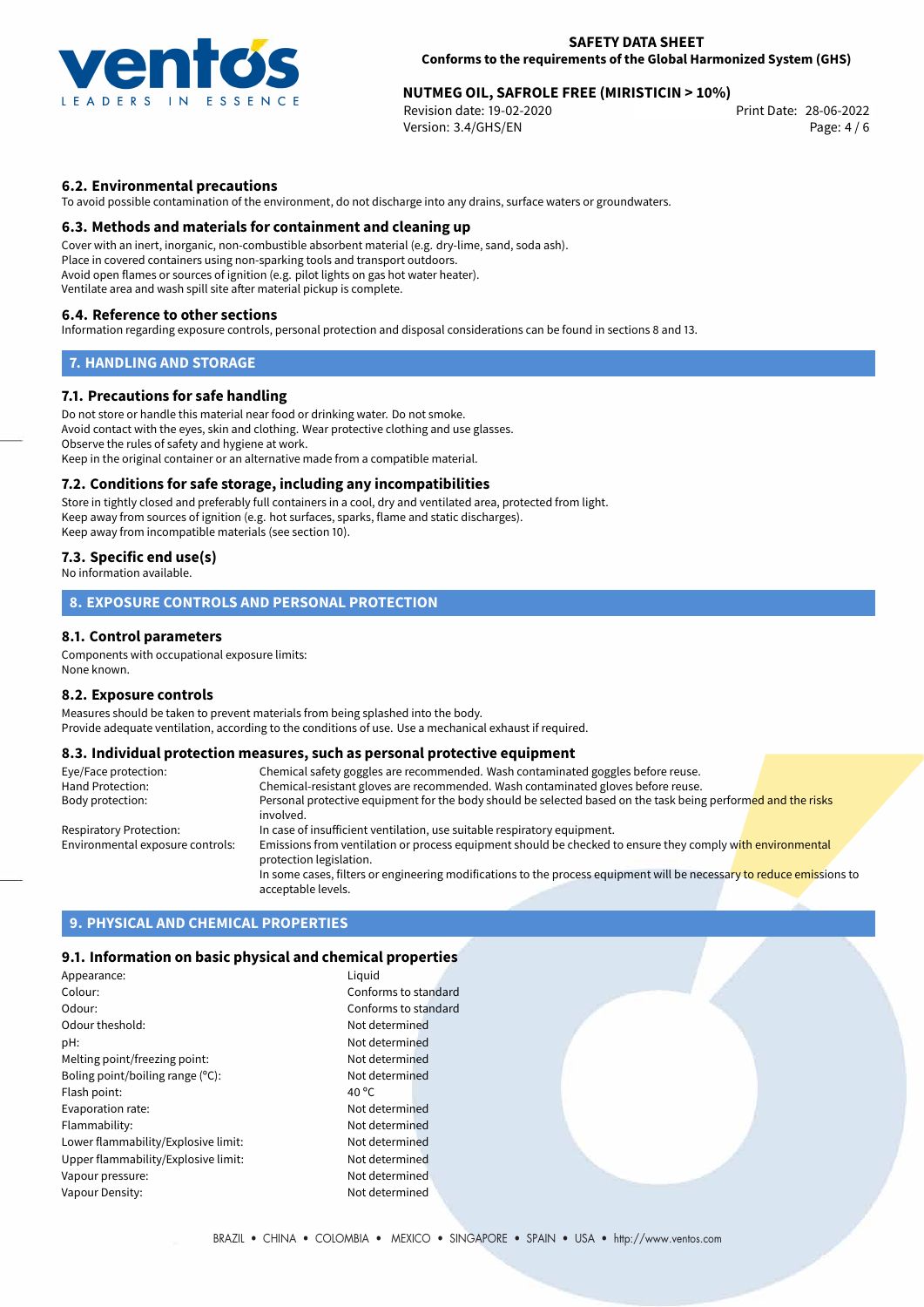

# 28-06-2022 **NUTMEG OIL, SAFROLE FREE (MIRISTICIN > 10%)**

Revision date: 19-02-2020 Version: 3.4/GHS/EN Page: 5 / 6

- Density: 0,88−0,9 g/mL (20°C)<br>Relative density: 0,88−0,9 (20°C) Relative density:<br>Water solubility: Solubility in other solvents: SOLUBLE IN ETHANOL Partition coefficient n-octanol/water: Not determined Auto-ignition temperature: Not determined Decomposition temperature: Not determined Viscosity, dynamic: Not determined Viscosity, kinematic: Not determined Explosive properties: Not determined Oxidising properties: Not determined
	- INSOLUBLE IN WATER

## **10. STABILITY AND REACTIVITY**

#### **10.1. Reactivity**

No hazardous reactions if stored and handled as prescribed/indicated.

#### **10.2. Chemical stability**

The product is stable if stored and handled as prescribed/indicated.

#### **10.3. Possibility of hazardous reactions**

No hazardous reactions if stored and handled as prescribed/indicated.

## **10.4. Conditions to Avoid**

Conditions to Avoid: Excessive heat, flame or other ignition sources.

# **10.5. Incompatible materials**

Avoid contact with strong acids and bases and oxidizing agents.

#### **10.6. Hazardous decomposition products**

During combustion may form carbon monoxide and unidentified organic compounds.

## **11. TOXICOLOGICAL INFORMATION**

| <b>Acute toxicity</b>             | Based on the data available, the criteria for classification are not met. |
|-----------------------------------|---------------------------------------------------------------------------|
| <b>Skin corrosion/irritation</b>  | Based on the data available, the criteria for classification are not met. |
| Serious eye damage/irritation     | Based on the data available, the criteria for classification are not met. |
| Respiratory or skin sensitisation | May cause an allergic skin reaction.                                      |
| <b>Germ cell mutagenicity</b>     | Suspected of causing genetic defects.                                     |
| Carcinogenicity                   | May cause cancer.                                                         |
| <b>Reproductive toxicity</b>      | Based on the data available, the criteria for classification are not met. |
| <b>STOT-single exposure</b>       | Based on the data available, the criteria for classification are not met. |
| <b>STOT-repeated exposure</b>     | Based on the data available, the criteria for classification are not met. |
| <b>Aspiration hazard</b>          | May be fatal if swallowed and enters airways.                             |

## **12. ECOLOGICAL INFORMATION**

#### **12.1. Toxicity**

**Assessment:** Toxic to aquatic life with long lasting effects. **Experimental/calculated data:** No information available.

#### **12.2. Degradability** No information available.

## **12.3. Bioaccumulative potential** No information available.

**12.4. Soil mobility** No information available.

## **12.5. Other adverse effects**

See also sections 6, 7, 13 and 15 Do not allow to get into waste water or waterways.